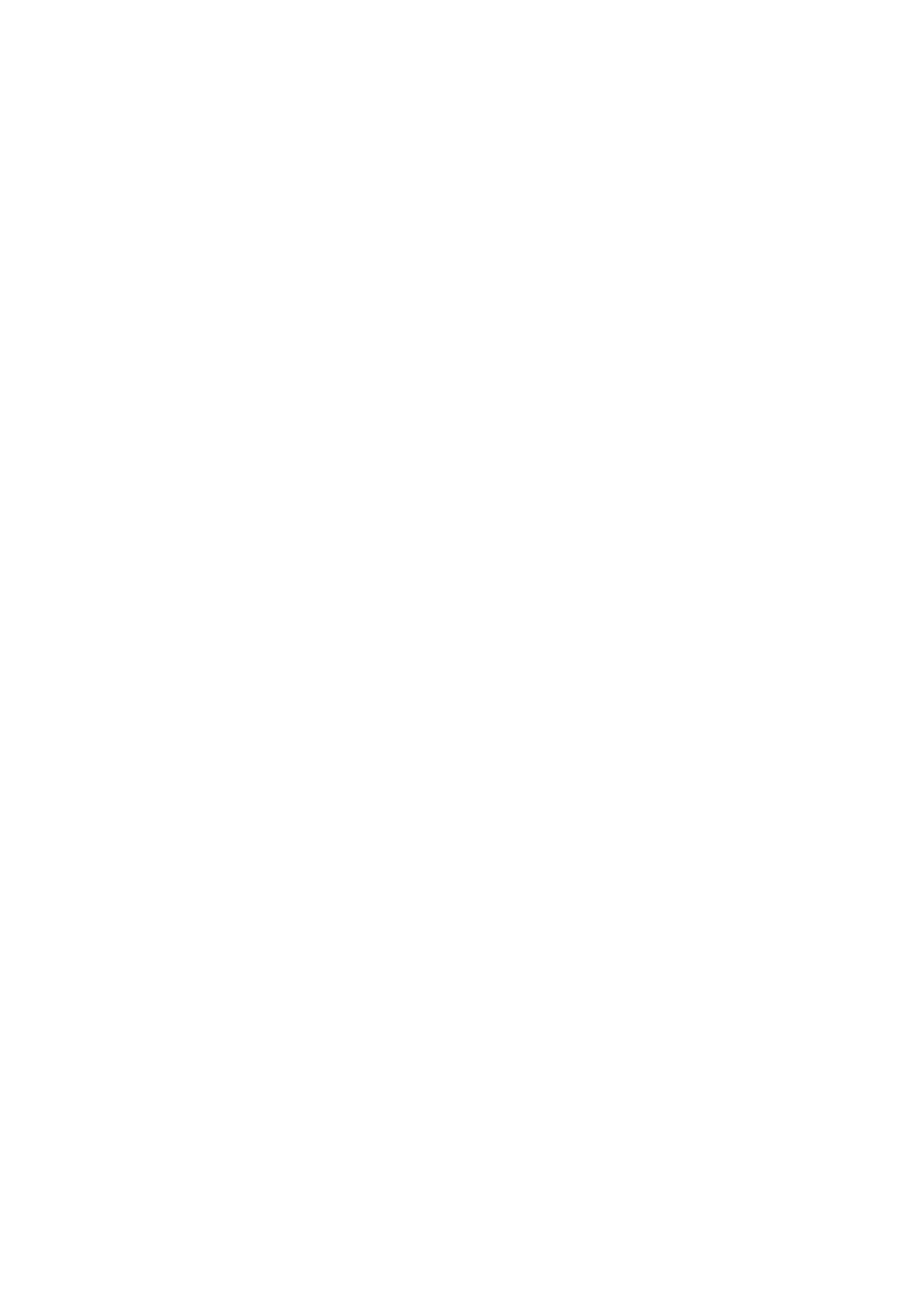

# M20 Junction 10a TR010006

# **10.21 Update on Status of Statement of Common Ground between (1) Highways England and (2) Historic England**

## Volume 10.21

This document is issued for the party which commissioned it and for specific purposes connected with the above-captioned project only. It should not be relied upon by any other party or used for any other purpose.

We accept no responsibility for the consequences of this document being relied upon by any other party, or being used for any other purpose, or containing any error or omission which is due to an error or omission in data supplied to us by other parties

This document contains confidential information and proprietary intellectual property. It should not be shown to other parties without consent from us and from the party which commissioned it.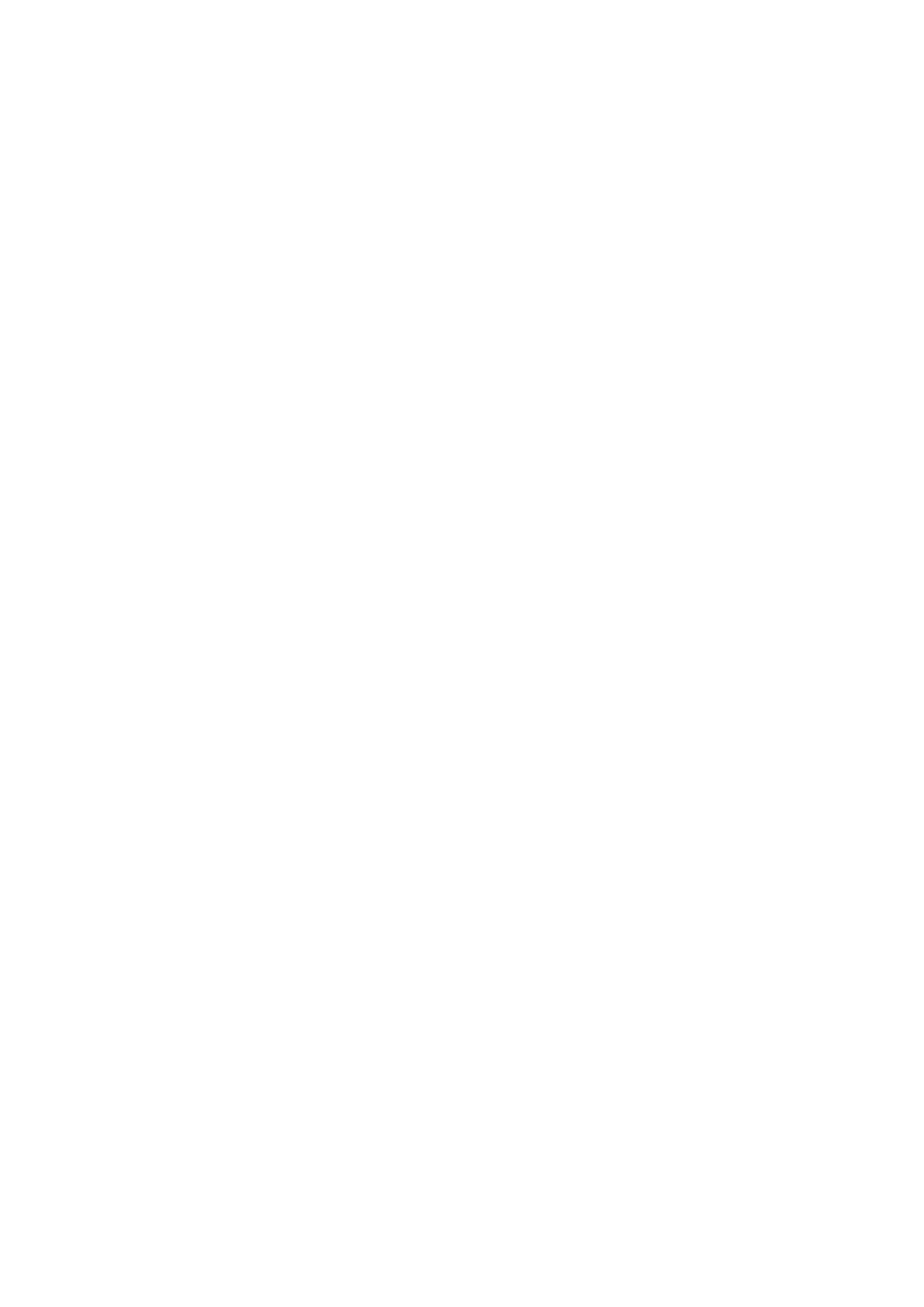### Issue and revision record

| <b>Revision</b> | Date         | Originator              | <b>Checker</b>                               | <b>Approver</b>         | <b>Description</b>          |
|-----------------|--------------|-------------------------|----------------------------------------------|-------------------------|-----------------------------|
| A               | January 2017 | Mott MacDonald<br>Sweco | Mott MacDonald<br>Sweco/ Highways<br>England | Mott MacDonald<br>Sweco | DCO submission (deadline 3) |

This document is issued for the party which commissioned it and for specific purposes connected with the above-captioned project only. It should not be relied upon by any other party or used for any other purpose.

We accept no responsibility for the consequences of this document being relied upon by any other party, or being used for any other purpose, or containing any error or omission which is due to an error or omission in data supplied to us by other parties

This document contains confidential information and proprietary intellectual property. It should not be shown to other parties without consent from us and from the party which commissioned it.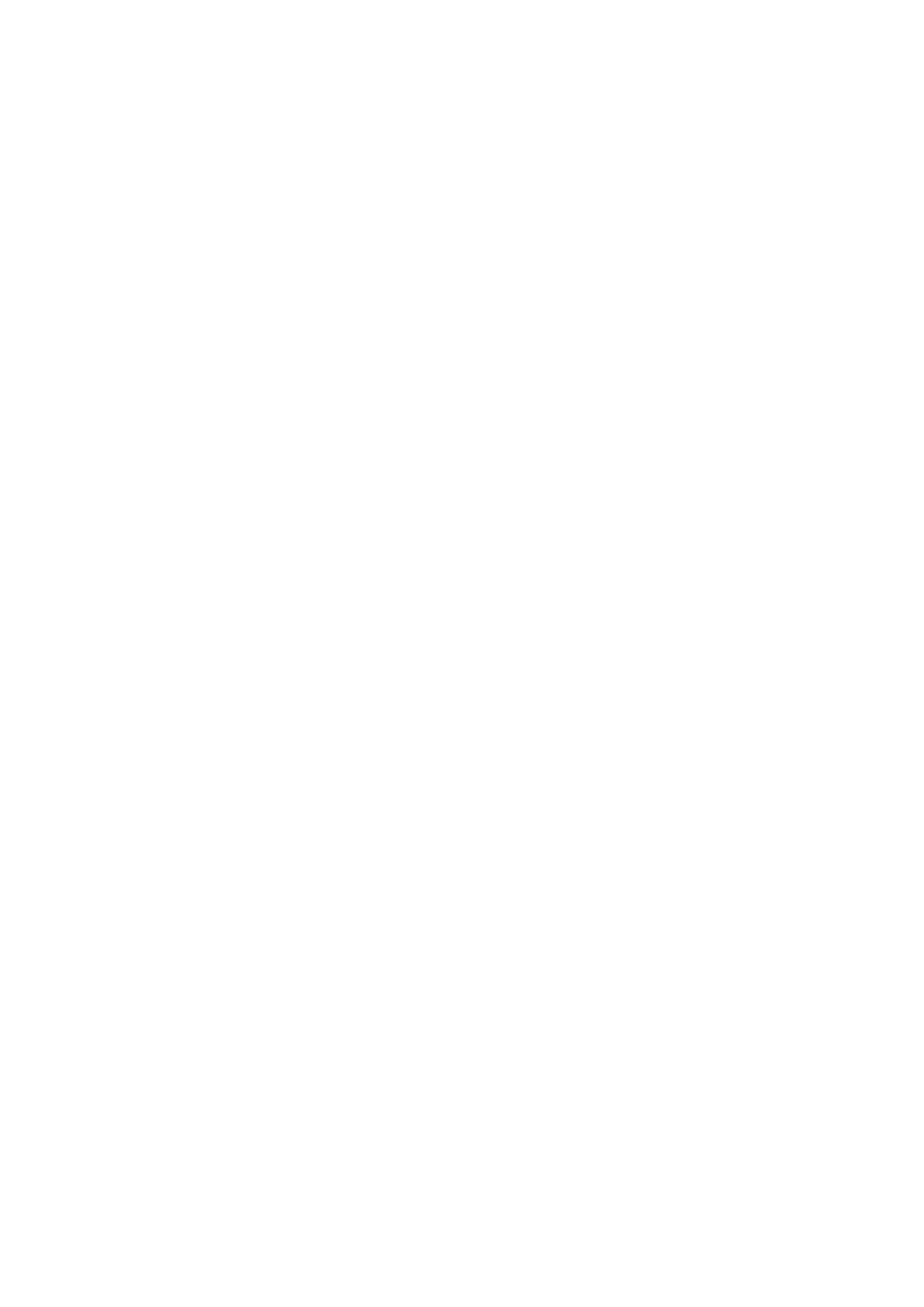M20 Junction 10a TR010006

Update on Status of Statement of Common Ground between (1) Highways England and (2) Environment AgencyHistoric **England** 

### **Content**

#### Chapter Title Page

| $\mathbf{1}$ . | Update on Status of Statement of Common Ground |  |
|----------------|------------------------------------------------|--|
|                | Introduction                                   |  |
|                | Update                                         |  |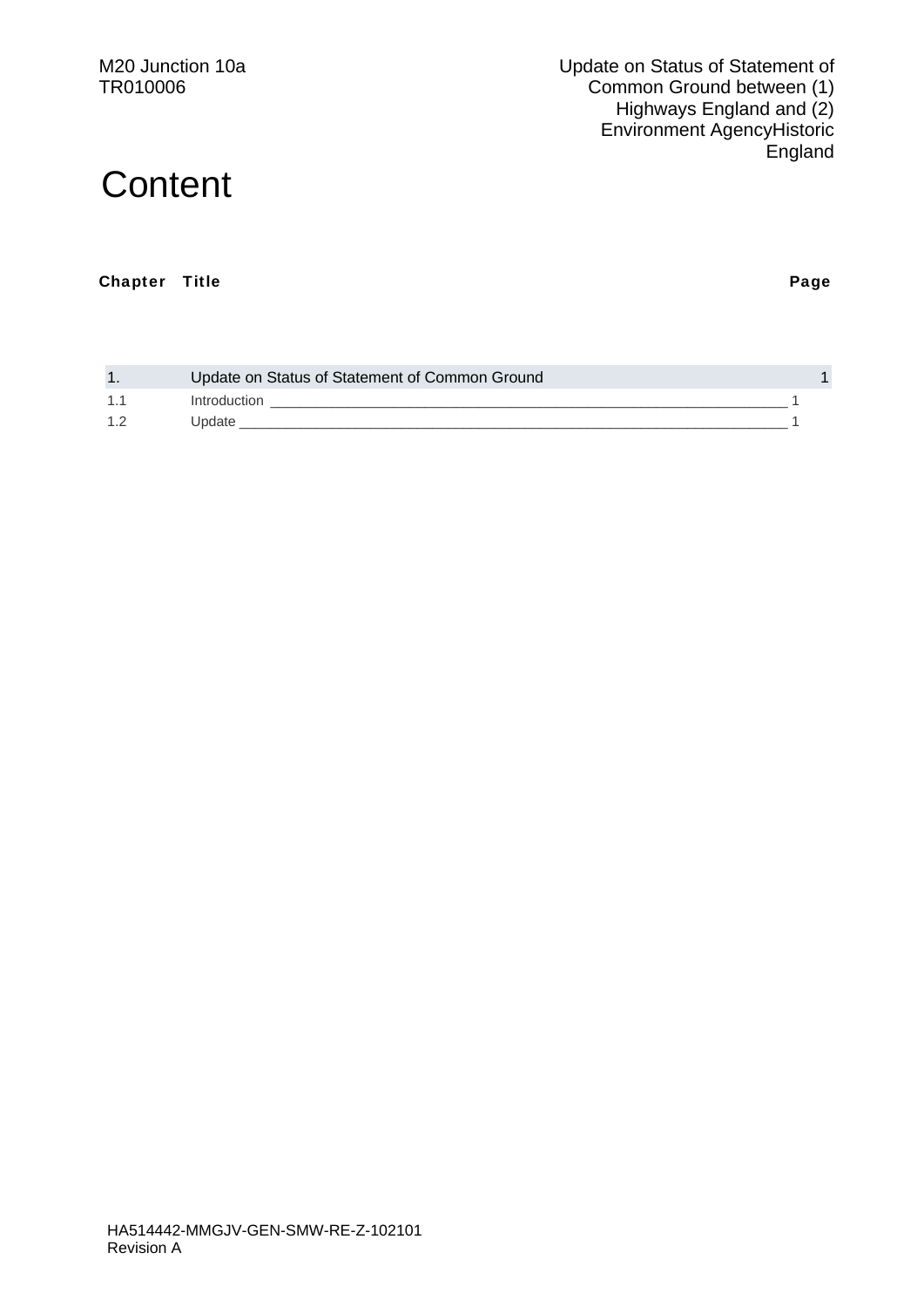### 1. Update on Status of Statement of Common Ground

### 1.1 Introduction

- 1.1.1 A Statement of Common Ground (SoCG) has been prepared in respect of the proposed M20 Junction 10a Scheme. Guidance on the purpose and possible content of SoCGs is given in paragraphs 58 – 65 of the Department for Communities and Local Government's "Planning Act 2008: Guidance for the examination of applications for development consent" (March 2015). Details of the Scheme are provided in Chapter 1 and Chapter 2 of the Environmental Statement (Volume 6.1) that accompanied the DCO application.
- 1.1.2 This SoCG has been prepared in respect of the Scheme by (1) Highways England, as the Applicant, and (2) Historic England.
- 1.1.3 Historic England is the government's advisor for England's historic environment, responsible for protecting and championing the historic environment, and ensuring it is valued and understood.

#### 1.2 Update

1.2.1 The SoCG between Highways England and Historic England is in draft form, with numerous items still subject to negotiation. As such, it is not proposed to submit the SoCG at this time, however this document provides an update on the discussions and gives a brief summary of the points that are still outstanding, in Table 1.1 below.

| Issue outstanding                                                                                                                                                                                                                                                                            | Actions to resolve                                                                                                                                                                                                            |  |  |
|----------------------------------------------------------------------------------------------------------------------------------------------------------------------------------------------------------------------------------------------------------------------------------------------|-------------------------------------------------------------------------------------------------------------------------------------------------------------------------------------------------------------------------------|--|--|
| Further information requested on visual<br>impacts from the operation of the<br>Schemes on St Mary's Church, Court<br>Lodge and Barn, Sevington                                                                                                                                              | A photomontage and a cross section of the link road<br>roundabout has been provided in support of the conclusions<br>of the DCO application, which is awaiting review and sign<br>off by Historic England                     |  |  |
| Further information requested on noise<br>and vibration impact from the operation of<br>the Schemes on St Mary's Church, Court<br>Lodge and Barn                                                                                                                                             | An additional assessment has been provided which<br>considers the noise intrusion from the new roundabout and<br>dual-carriageway link road north of the church, which is<br>awaiting review and sign off by Historic England |  |  |
| Historic England requested that the SoCG<br>reflects that the responsibility for Grade II<br>listed buildings (specifically concerning<br>impacts on the setting from the<br>construction and operation of the scheme<br>on the Grade II listed assets) lies with<br>Ashford Borough Council | Responsibility for Grade II listed building made clear in the<br>SoCG                                                                                                                                                         |  |  |
| Historic England requested that the SoCG<br>reflects that the responsibility for<br>archaeological matters lies (specifically                                                                                                                                                                | Responsibility for archaeology made clear in the SoCG                                                                                                                                                                         |  |  |
| HA514442-MMGJV-GEN-SMW-RE-Z-102101                                                                                                                                                                                                                                                           |                                                                                                                                                                                                                               |  |  |

#### Table 1.1 Summary of the items currently in negotiation between Highways England and Historic England